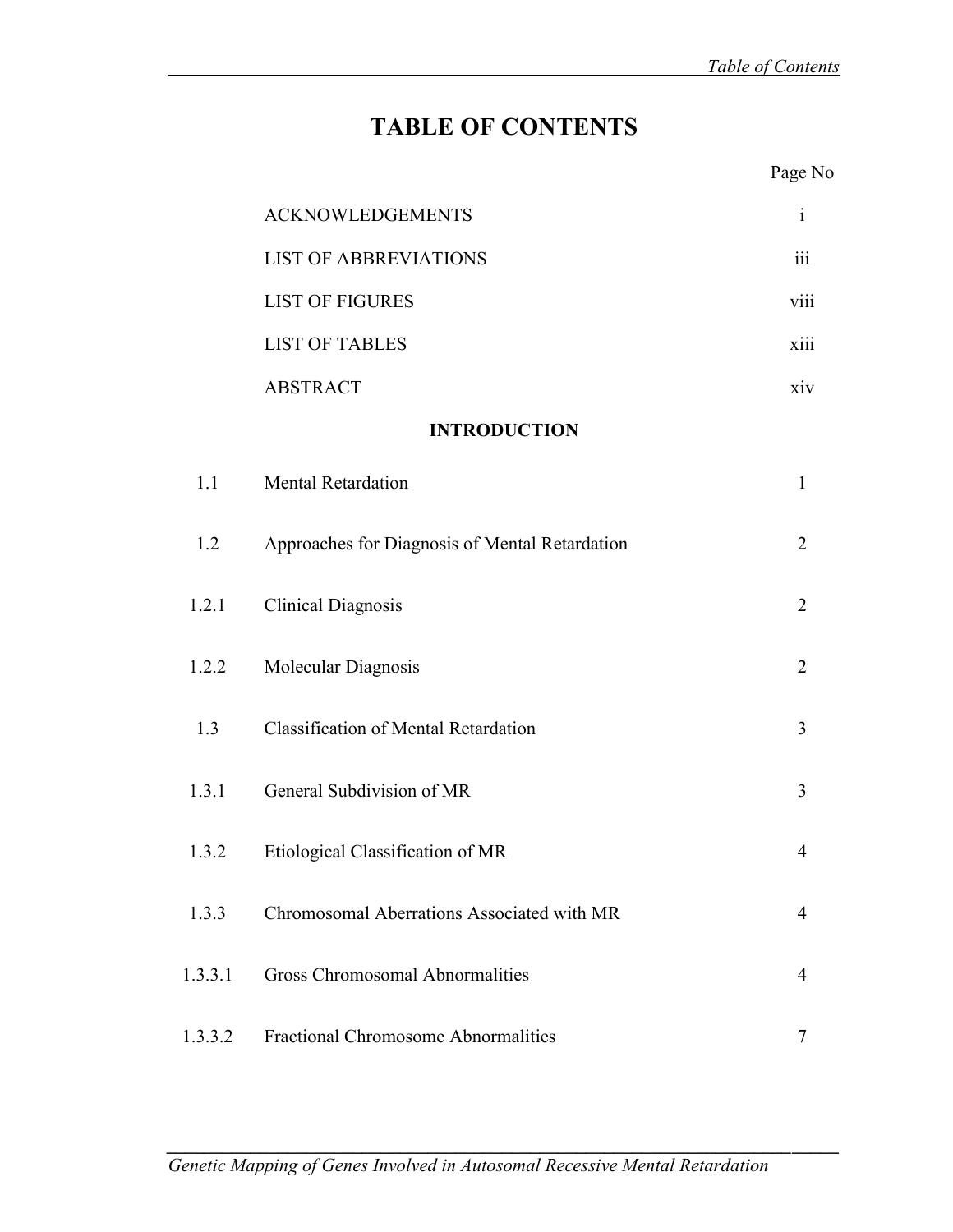| 1.3.3.2.1   | Cytogenetically Visible Microdeletions              | $\overline{7}$ |
|-------------|-----------------------------------------------------|----------------|
| 1.3.3.2.2   | Cytogenetically Invisible Microdeletions            | 7              |
| 1.3.4       | Mitochondrial Associated Mental Retardation         | 8              |
| 1.3.5       | Metabolic and Hormonal Disorders                    | 8              |
| 1.3.6       | Neurodegenerative Disorders                         | 9              |
| 1.3.7       | Multifactorial and Epigenetic Causes of MR          | 9              |
| 1.3.7.1     | Angelman Syndrome                                   | 9              |
| 1.3.7.2     | Prader-Willi syndrome                               | 10             |
| 1.3.8       | Monogenic Mental Retardation                        | 10             |
| 1.3.8.1     | X-linked Mental Retardation                         | 10             |
| 1.3.8.2     | <b>Autosomal Dominant Mental Retardation</b>        | 11             |
| 1.3.8.3     | <b>Autosomal Recessive Mental Retardation</b>       | 12             |
| 1.3.8.3.1   | Syndromic Mental Retardation                        | 12             |
| 1.3.8.3.1.1 | Joubert Syndrome (JBRT; MIM 213300)                 | 12             |
|             | 1.3.8.3.1.2 Bardet-Biedl Syndrome (BBS; MIM 209900) | 12             |
| 1.3.8.3.2   | Autosomal Recessive Nonsyndromic MR Genes           | 13             |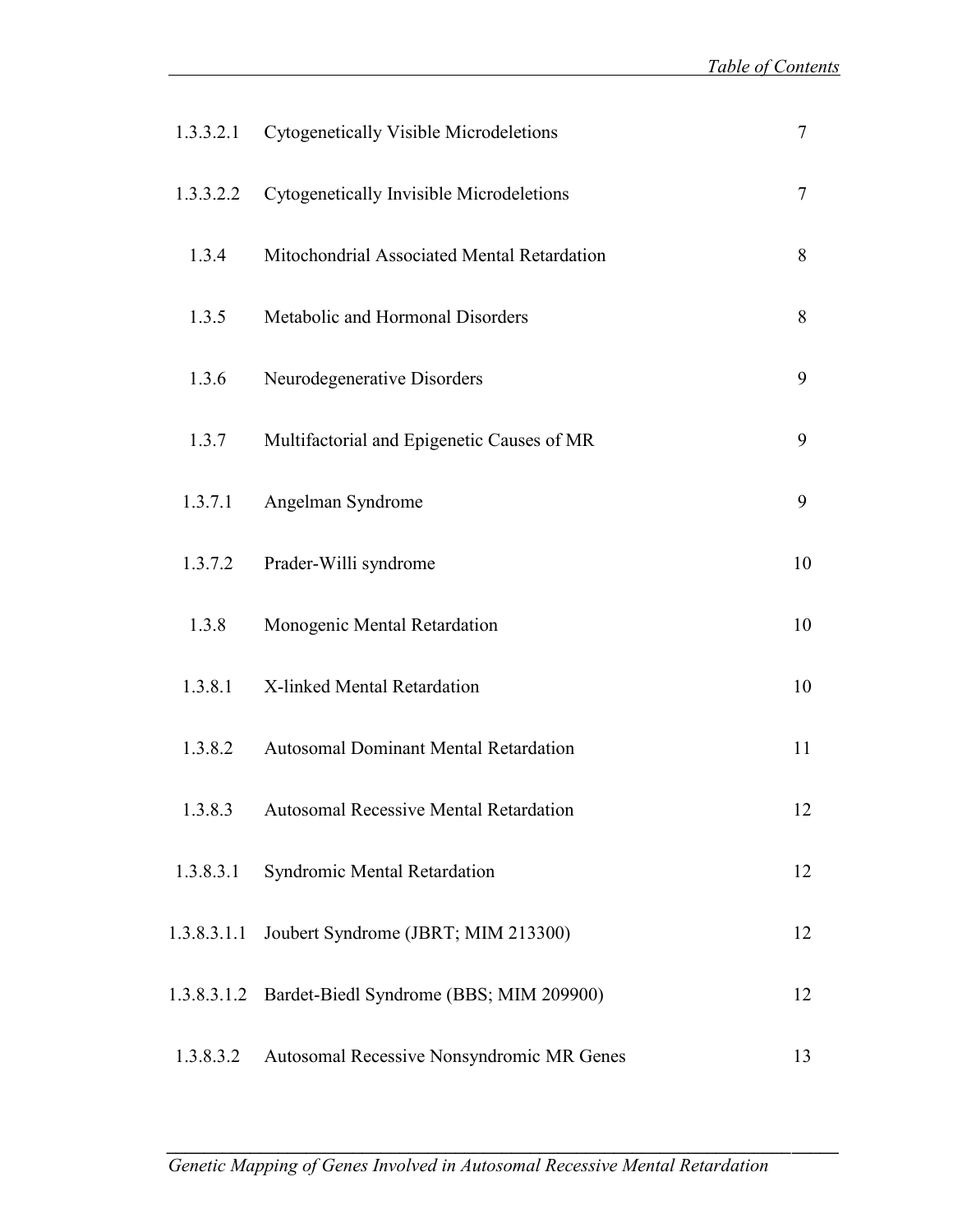|       | 1.3.8.3.2.1 PRSS12 (MIM# 606709)                            | 13 |
|-------|-------------------------------------------------------------|----|
|       | 1.3.8.3.2.2 CRBN (MIM#609262)                               | 14 |
|       | 1.3.8.3.2.3 $CC2D1A$ (MIM# 610055)                          | 15 |
|       | 1.3.8.3.2.4 GRIK2 (MIM# 138244)                             | 15 |
|       | 1.3.8.3.2.5 TUSC3 (MIM#601385)                              | 16 |
|       | 1.3.8.3.2.6 TRAPPC9 (MIM#611966)                            | 17 |
| 1.4   | Molecular Pathways of Genes Associated with MR              | 18 |
| 1.5   | Prevalence and Etiology of Mental Retardation in Pakistan   | 21 |
|       | <b>MATERIALS AND METHODS</b>                                |    |
| 2.1   | <b>Families Studied</b>                                     | 23 |
| 2.2   | Clinical Assessment of MR Patients                          | 23 |
| 2.3   | <b>Blood Sampling</b>                                       | 24 |
| 2.4   | Extraction of Genomic DNA from Whole Blood                  | 24 |
| 2.4.1 | Phenol-chloroform method/Organic isolation method           | 24 |
| 2.4.2 | DNA Extraction by Commercially Available Kit                | 26 |
| 2.5   | Genetic Mapping of Genes Associated with Mental Retardation | 26 |

*\_\_\_\_\_\_\_\_\_\_\_\_\_\_\_\_\_\_\_\_\_\_\_\_\_\_\_\_\_\_\_\_\_\_\_\_\_\_\_\_\_\_\_\_\_\_\_\_\_\_\_\_\_\_\_\_\_\_\_\_\_\_\_\_\_\_\_\_\_\_\_\_*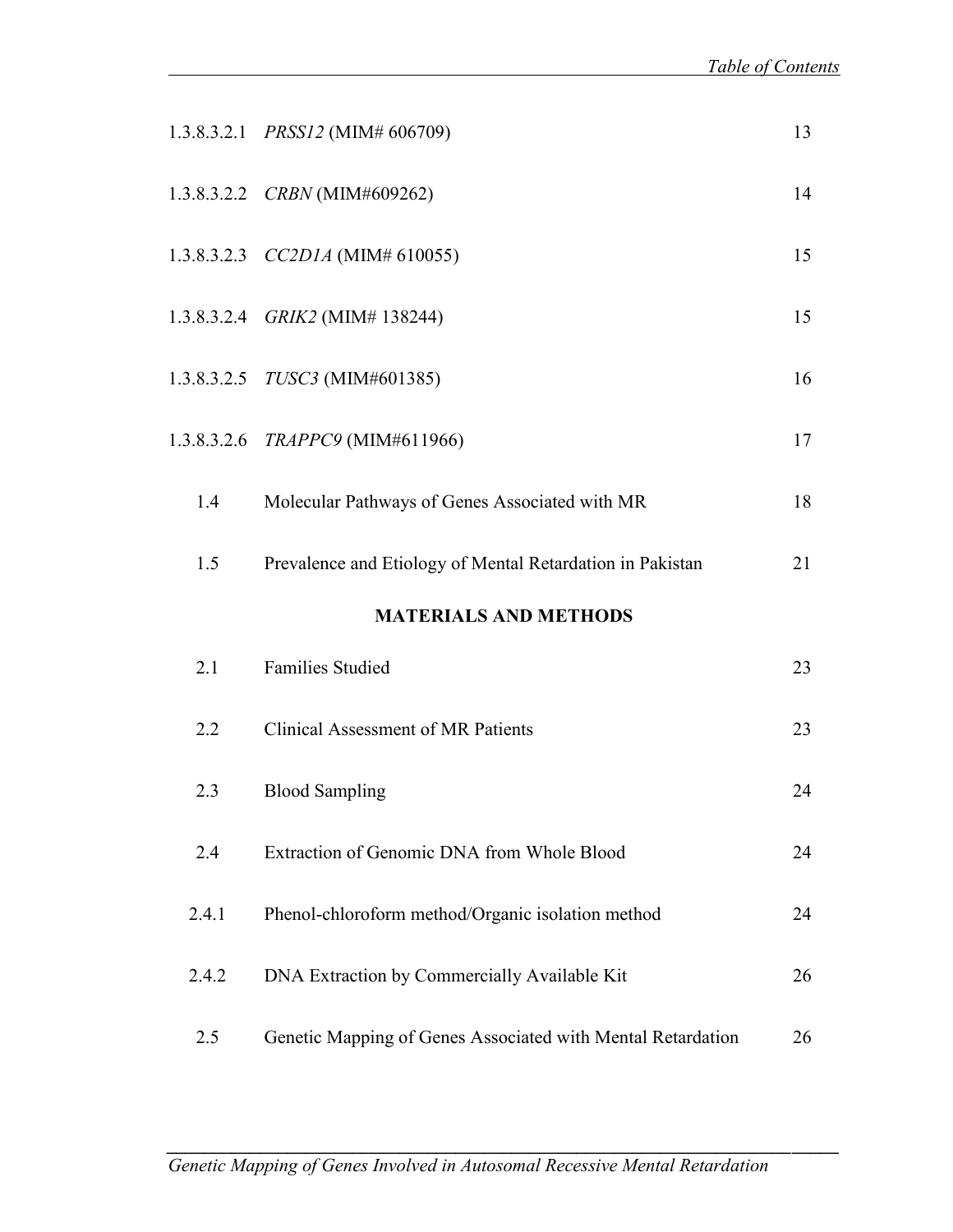| 2.5.1   | Homozygosity Mapping by Microarray                       | 27 |
|---------|----------------------------------------------------------|----|
| 2.5.1.1 | Sample Preparation and Clean up                          | 27 |
| 2.5.1.2 | <b>Restriction Enzyme Digestion</b>                      | 27 |
| 2.5.1.3 | Ligation, PCR Based Amplification and Purification       | 27 |
| 2.5.1.4 | End Labeling and Hybridization                           | 28 |
| 2.5.1.5 | Data Analysis by dChip Softwere                          | 28 |
| 2.5.2   | Polymerase Chain Reaction (PCR)                          | 28 |
| 2.5.3   | Agarose Gel Electrophoresis                              | 29 |
| 2.5.4   | Polyacrylamide Gel Electrophoresis (PAGE) for Genotyping | 29 |
| 2.5.5   | TUSC3 Deletion Breakpoint Mapping                        | 30 |
| 2.5.6   | Linkage Analysis                                         | 30 |
| 2.5.7   | Mutation Screening (Sequencing) of Candidate Genes       | 31 |
| 2.5.7.1 | Amplification of Exons and Intron-Exon Junction          | 31 |
| 2.5.7.2 | <b>Purification of PCR Product</b>                       | 31 |
| 2.5.7.3 | <b>Sequencing PCR</b>                                    | 32 |
| 2.5.7.4 | Sequencing PCR Product Purification                      | 32 |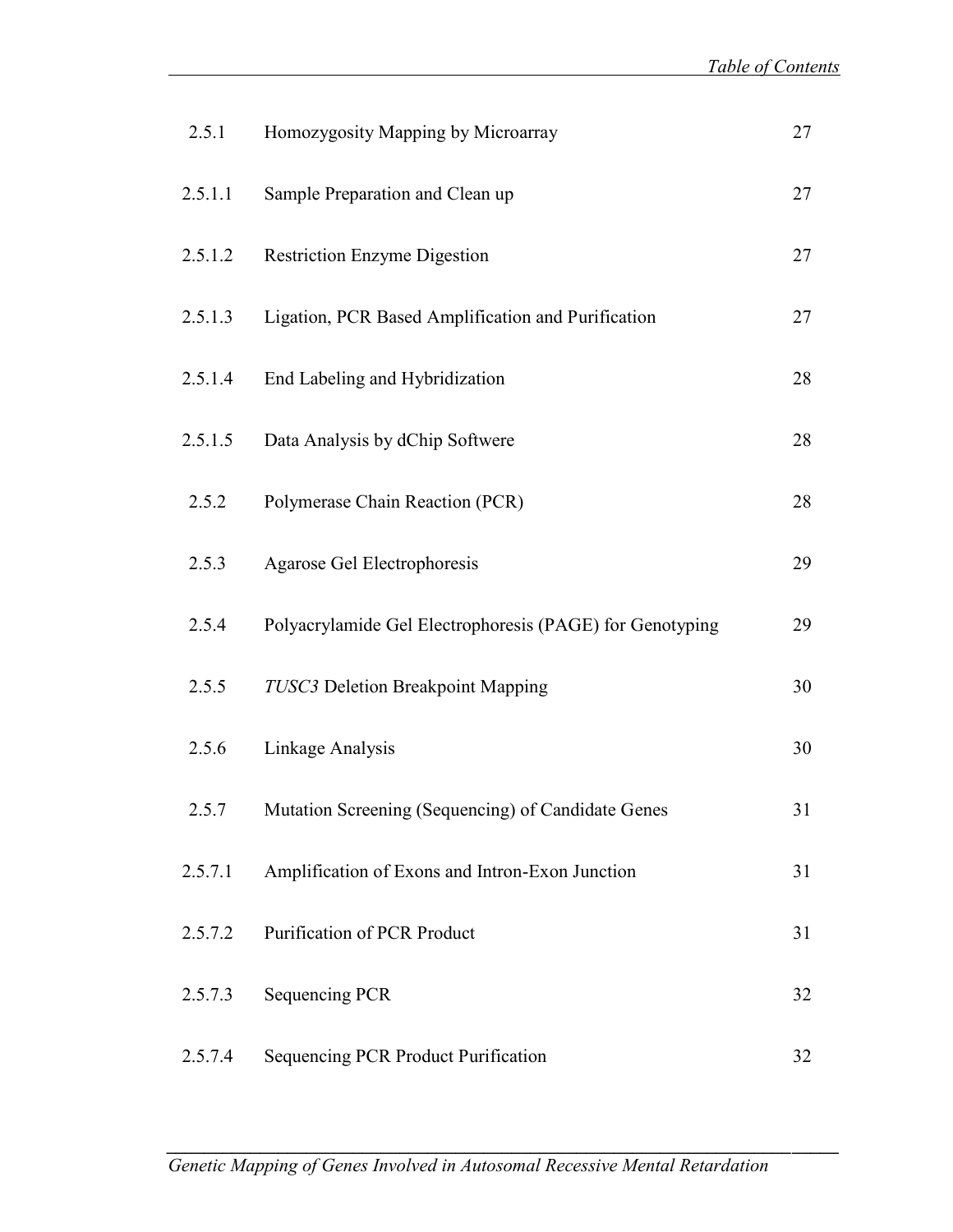| 2.5.7.5   | Analysis of Sequencing Results                                     | 33 |
|-----------|--------------------------------------------------------------------|----|
| 2.5.8     | Expression Analysis of NSUN2 in Human Tissue using cDNA<br>library | 33 |
| 2.5.8.1   | First Strand cDNA Synthesis                                        | 33 |
| 2.5.8.2   | Amplification PCR by using Gene Specific Primer                    | 34 |
| 2.5.9     | <b>Expression Analysis</b>                                         | 34 |
| 2.5.9.1   | Amplification of Gene Transcript                                   | 34 |
| 2.5.9.2   | TA Cloning in CT-GFP Vector                                        | 35 |
| 2.5.9.2.1 | Transformation of Vector plus Insert in E.coli Cells               | 35 |
| 2.5.9.2.2 | Preparation of LB-Agar Media and Inoculation of Culture            | 35 |
| 2.5.9.3   | Plasmid Extraction                                                 | 36 |
| 2.5.9.3.1 | Harvesting, Lysis and Neutralization of Cells                      | 36 |
| 2.5.9.3.2 | Column Preparation, Washing and DNA Elution                        | 36 |
| 2.5.9.4   | Site-Directed Mutagenesis                                          | 37 |
| 2.5.9.5   | Transfection of Both Wild-type and Mutated Clone in hela cells     | 37 |
|           | <b>RESULTS</b>                                                     |    |
| 3.1       | <b>Clinical Description</b>                                        | 44 |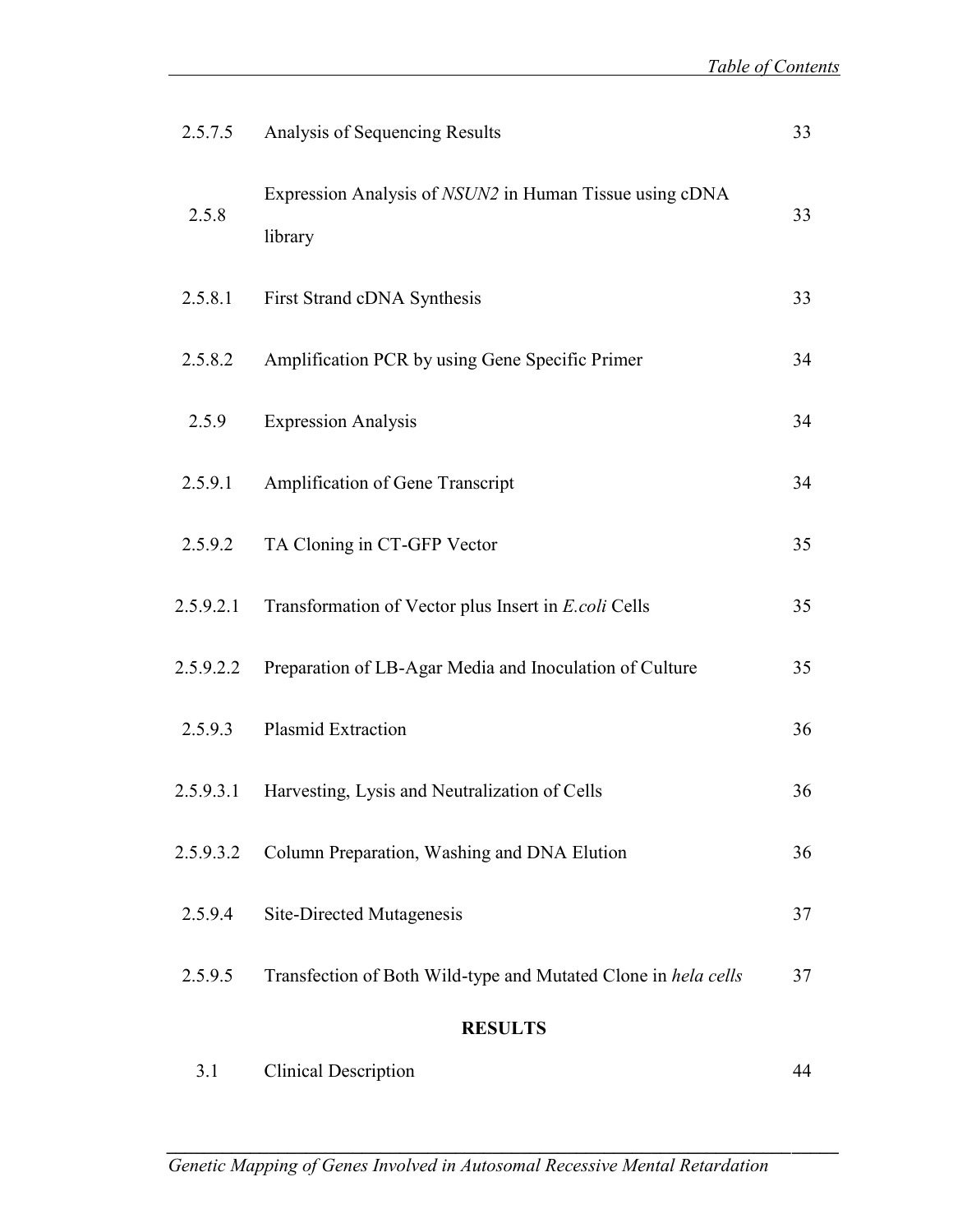| 3.1.1   | Family A                                  | 44  |
|---------|-------------------------------------------|-----|
| 3.1.2   | Family B                                  | 45  |
| 3.1.3   | Family C                                  | 46  |
| 3.1.4   | Family D                                  | 46  |
| 3.1.5   | Family E                                  | 46  |
| 3.2     | Genetic Mapping                           | 47  |
| 3.2.1   | Genotyping and Linkage Analysis           | 47  |
| 3.2.1.1 | Family A                                  | 47  |
| 3.2.1.2 | Family B                                  | 48  |
| 3.2.1.3 | Family C                                  | 49  |
| 3.2.1.4 | Family D                                  | 50  |
| 3.2.1.5 | Family E                                  | 50  |
| 3.2.2   | Copy Number Analysis and Deletion Mapping | 51  |
| 3.2.3   | <b>Mutation Analysis</b>                  | 52  |
| 3.2.4   | cDNA Expression Analysis of NSUN2         | 52  |
| 3.2.5   | <b>Expression Studies</b>                 | 52  |
|         | <b>DISCUSSION</b>                         | 86  |
|         | <b>REFERENCES</b>                         | 94  |
|         | <b>ELECTRONIC REFERENCES</b>              | 119 |

*\_\_\_\_\_\_\_\_\_\_\_\_\_\_\_\_\_\_\_\_\_\_\_\_\_\_\_\_\_\_\_\_\_\_\_\_\_\_\_\_\_\_\_\_\_\_\_\_\_\_\_\_\_\_\_\_\_\_\_\_\_\_\_\_\_\_\_\_\_\_\_\_*